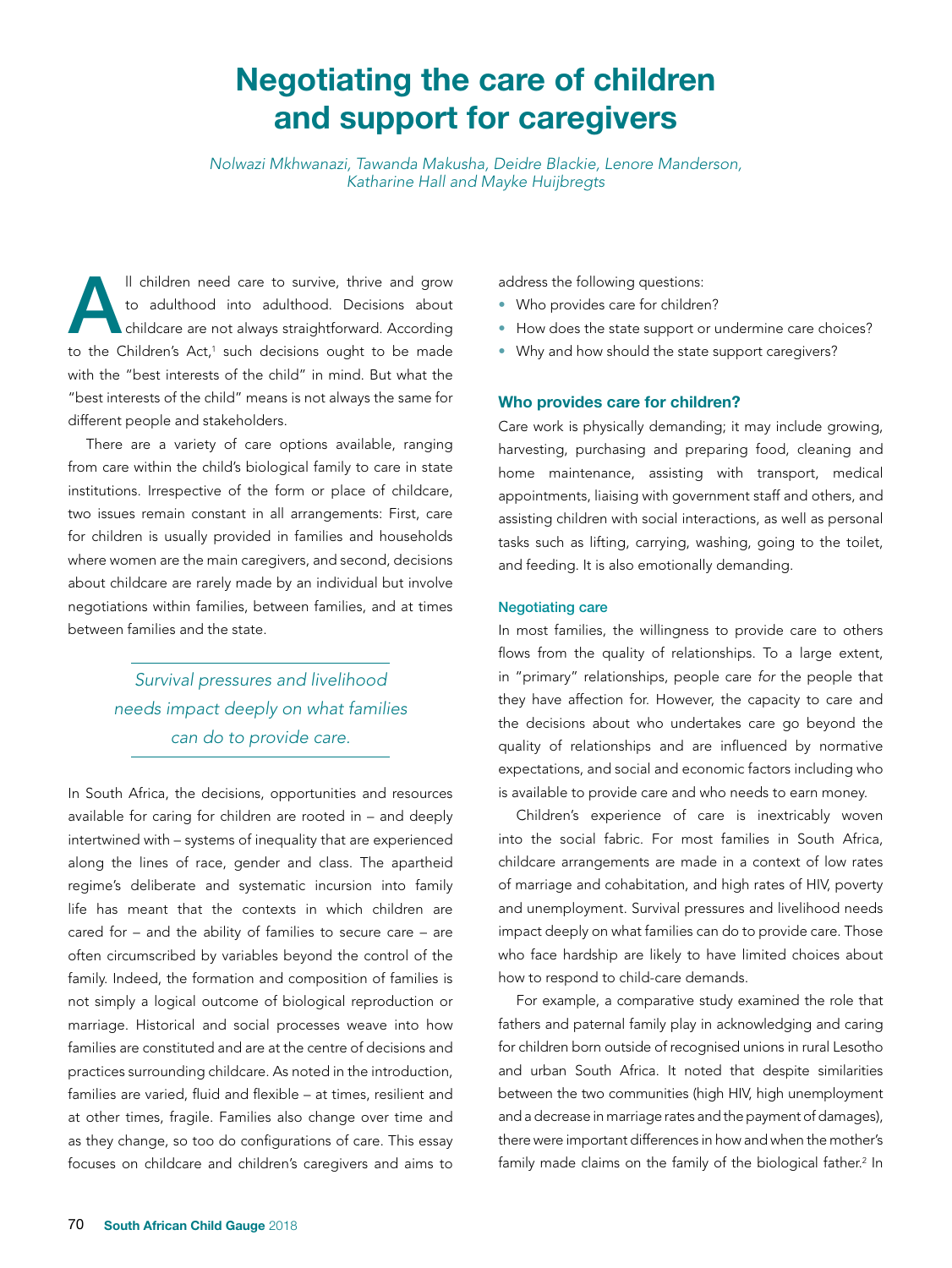Mambele was born in rural Tarkastad in the Eastern Cape in 1944. She married in her late teens and although she did not want children yet, she had the first of her seven children at 19. Ntombi, her second last child, was born in 1979 when she was 35 years old. By the time her last child, a son, was born in 1985, Mambele's childbearing period spanned a total of 21 years. Mambele moved her family from Tarkastad to Khayelitsha in 1985 when Ntombi was a little girl. Ntombi discovered that she was pregnant when she was 16 and had just started Grade 11. When the father denied paternity, Ntombi dropped out of school, hoping to find work to support herself and her baby. Despite her efforts, she was unable to find employment. She struggled to care for her daughter, Zabi. To help her daughter,

Mokhotlong, Lesotho, women refused to acknowledge their partner's claim to paternity, while in Nyanga East, South Africa, cultural norms were disregarded to allow fathers and paternal families access to a child. Yet despite these different outcomes, the decisions families made around childcare were based on similar factors: geography, availability of kinship networks, education and employment opportunities.

> *The practice of paying damages allows paternal kin to acknowledge that the child belongs to the patrilineage – giving the child an ancestral line of care.*

In resource poor settings, aspirational, economic and social forces push working-age adults to migrate for work, leaving children in the care of elderly kin. The deaths and illnesses of working age adults from HIV in previous decades contributed to older people assuming the role of caregiver for their co-resident grandchildren and for these children themselves to perform care work when elders could not. Today, increased access to antiretrovirals allows women, who might have previously needed care, to make decisions about work and having children. Such biomedical advances are affecting the negotiation of care within families, and this is particularly so within "young families".<sup>i</sup> In such situations, when decisions about childcare are made, education opportunities for

Mambele became Zabi's primary caregiver. Ntombi had two more daughters, Sindi and Londiwe. In 2013, when Zabi was 16 and her mother was 33, Zabi found out she was pregnant. Sandile denied paternity at first, but after seeing the child his family verified that he was the father. He made little contribution towards caring for his daughter, Thandiwe, financially or otherwise. When Thandiwe was almost two years old, Ntombi, Zabi's mother, had another child – her fourth daughter.

This case illustrates intergenerational patterns of fertility, and the ways in which female relatives share childcare responsibilities across generations, particularly when mothers are young and fathers are absent, unable to provide support or deny paternity.

young mothers are often weighed up against employment opportunities which could bring much needed income into the household. This is particularly challenging for younger teenaged parents or heads of child-headed households as caregivers of children can only qualify for the Child Support Grant (CSG) from the age of 16.3

#### Women providing care

Demographic and other data about co-residence and care arrangements make it clear that women (particularly unemployed women) are the main caregivers for children. Women, as mothers, sisters, daughters and so on, are expected to provide childcare and other forms of routine care such as cleaning and cooking. Since care is deeply gendered, the health and well-being of the mother and the reproductive aspirations of other female kin are also important considerations.

To some extent decisions about care begin while the child is *in utero*. For example, how and when a pregnancy is announced impact on subsequent decisions about where a child belongs and who will care for the child. Teenage girls often report that they only realised that they were pregnant five or six months into the pregnancy.4 For many, the pregnancy was unplanned and they wished that they could delay motherhood, but late discovery of the pregnancy made legal termination impossible. Once the pregnancy was reported, an entourage from the girl's family could seek the payment of damages from the alleged father and his family. In some cases, the late request for damages was used by the

i "Young families" is a term used to describe families that are formed when a teenager gives birth to a child. The term acknowledges that not only is the mother of the child young, but the grandmother of the child is often also young and therefore likely to be of reproductive and working age.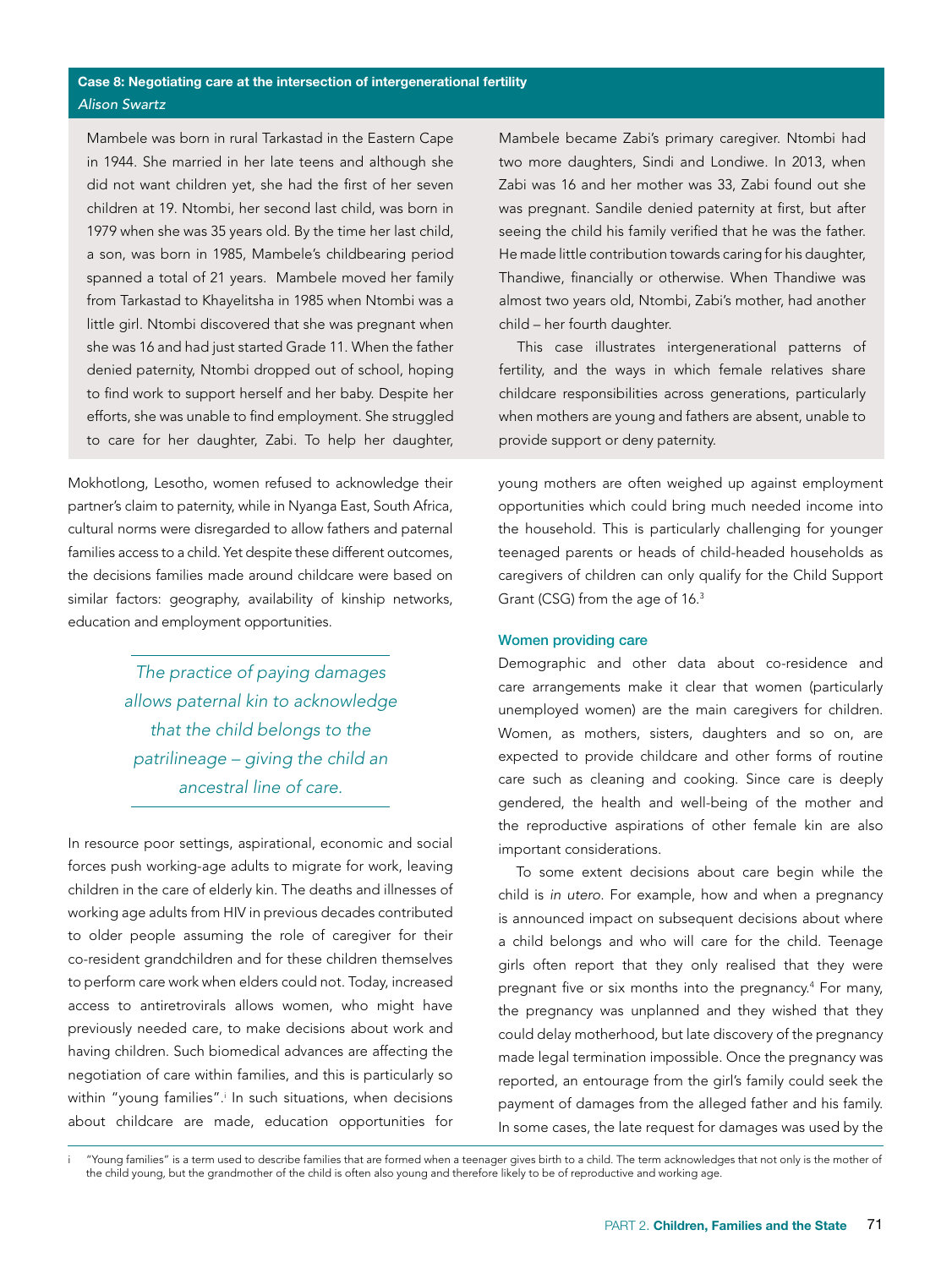#### Table 7: Children with absent parents

| Age             | Total number<br>of children | Mother absent |               | <b>Father absent</b> |               | Both parents absent |               |
|-----------------|-----------------------------|---------------|---------------|----------------------|---------------|---------------------|---------------|
|                 |                             | %             | <b>Number</b> | %                    | <b>Number</b> | %                   | <b>Number</b> |
| $0 - 5$ years   | 6,978,000                   | 15            | 1,070,000     | 61                   | 4,223,000     | 13                  | 909,000       |
| $6 - 11$ years  | 6,815,000                   | 26            | 1,781,000     | 62                   | 4,275,000     | 23                  | 1,548,000     |
| $12 - 17$ years | 5,786,000                   | 32            | 1,869,000     | 64                   | 3,724,000     | 28                  | 1,631,000     |
| Total           | 19,579,000                  | 24            | 4,721,000     | 62                   | 12,223,000    | 21                  | 4,089,000     |

Source: Statistics South Africa (2018) *General Household Survey 2017.* Pretoria: Stats SA. Analysis by Katharine Hall, Children's Institute, UCT. Note: Absent parents may be dead, unknown or living elsewhere.

father's family to delay payment until the baby was born and seen to resemble the alleged father. In other cases, the father acknowledged paternity.

The practice of paying damages allows paternal kin to acknowledge the child belongs to the patrilineage – giving the child an ancestral line of care – and creating the potential for the father and his family to provide care and support. However, as with any cultural practice, the payment of damages is complex, contested and changing in response to larger changes in society.

In South Africa children are more likely to live with their mothers than with their fathers and with maternal rather than paternal kin. As illustrated in Table 7, only 38% of children live with their biological father.

There is little difference in co-residence of children and fathers across the age groups, while co-residence of children with their mothers declines sharply with the age of the child. Only one in six young children  $(0 - 5)$  do not live with their mother, compared to one in three older children (12 – 17 years). Although children may not live with their fathers, the father's absence does not necessarily mean that fathers do not care for their children in other ways.<sup>5</sup>

#### Fathers and men providing care

Fatherhood in South Africa, as in other African contexts, is often a collective responsibility.<sup>6</sup> When biological fathers are unable to meet the needs of children, their own fathers, brothers or maternal grandfathers and uncles often step in to help.7 Children are thus exposed to multiple adult male figures who may participate in raising the child.<sup>8</sup>

Men's relationships of care for children may vary according to residential proximity.<sup>9</sup> For example, men may live with their biological children or be fathers to biological children living elsewhere (possibly with the children's mother in a separate home) or they may live with a woman who has children from a previous partner. If they live close to where their children stay, they may be in regular contact.

Men's relationships of care for children may also vary according to the childrearing roles, activities, duties and responsibilities that older men as father-figures are expected to perform and fulfil regardless of their biological connection to a child.10 These social fathers may include the mother's partner, patrilineal and matrilineal uncles, grandfathers and brothers, friends, teachers, religious and community leaders<sup>11</sup>

However, women continue to carry the burden of childcare even when fathers are present. For example, results from the 2010 Time Use Survey indicate that mothers spend much more time than fathers on childcare, even when fathers are co-resident.12

> *Fatherhood in South Africa, as in other African contexts, is often a collective responsibility.*

The assumption that the biological mother will be – and should be – the primary caregiver of her infants and young children is embedded in understandings of gender that are common across different populations in South Africa. The willingness, capability and capacity of mothers to provide care to infants and small children is generally taken for granted, with an assumption that new mothers will also be supported by older and experienced kin or by the woman's partner. State structures, legislation and grants provide supplementary assistance, but also assume that those who are vulnerable will be cared for within a safety net provided by kin. While family members are more likely than the state to intervene, this is not always the case. Accordingly, in both urban and rural settings, the care of children born to young mothers is often undertaken by their grandmother, or is shared by women who are not related but form a support network. 13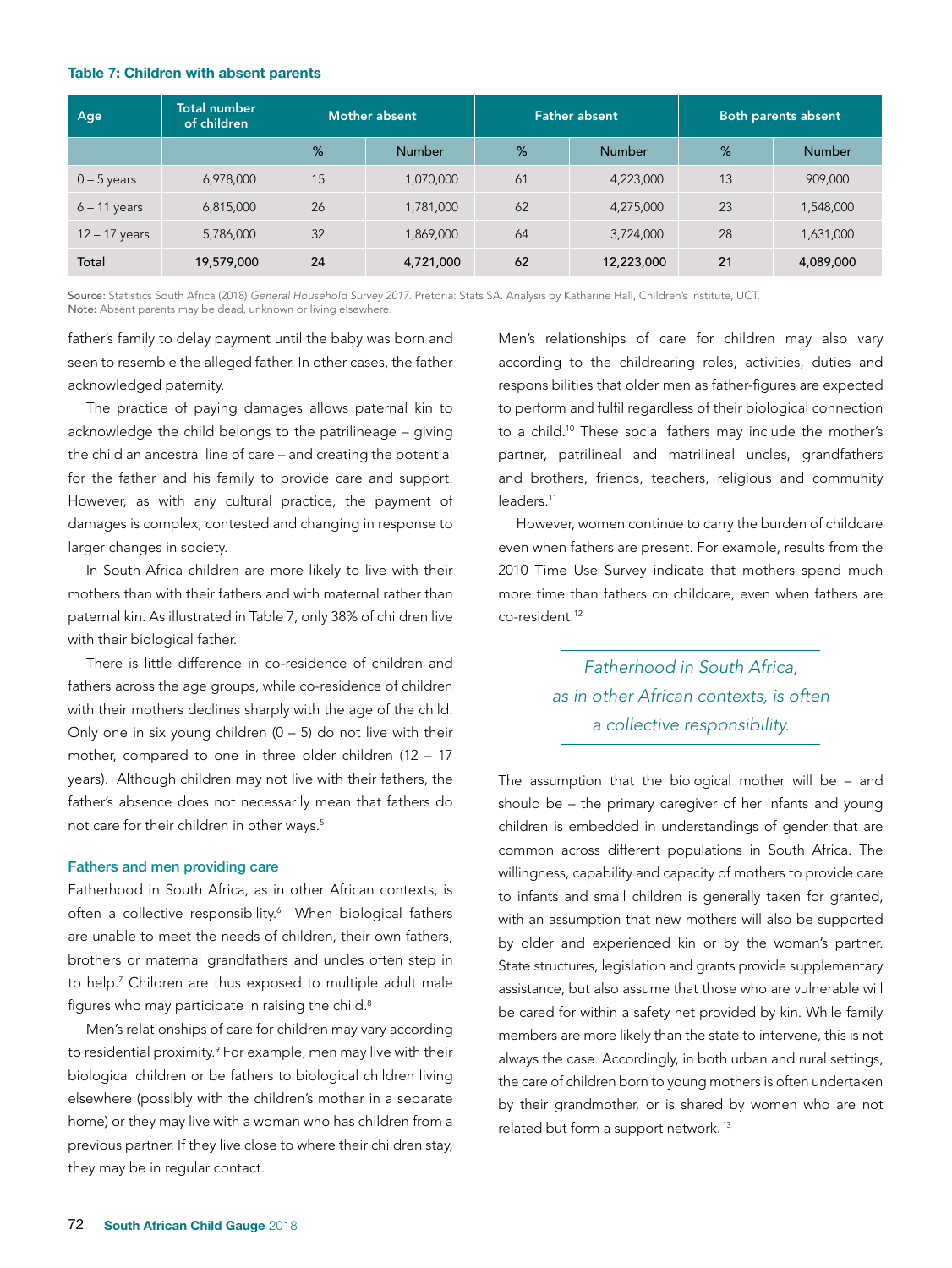Shared or delegated childcare arrangements have been an important strategy for women in the context of AIDS, and also when women need to work. When women are labour migrants, there may need to be decisions about whether the child can stay with the mother at all, or whether it is better for the child to be cared for by family members elsewhere.<sup>14</sup> Often families need to privilege employment and income generation opportunities over the relationship between a particular caregiver and child. If possible, families will call on people who cannot engage in wage labour at the time, such as a mother with young children or an elderly person, to help with childcare.

### Informal kinship care and foster care

Extended families continue to play a significant role in the care of children in South Africa, and the majority of children not living with their parents in South Africa live with their grandparents or other relatives, as illustrated in Table 8.

## Table 8: Relationship of household head to child if child is not living with mother

| Grandparent / great-grandparent         |  |  |
|-----------------------------------------|--|--|
| Aunt / uncle / in-laws / other relative |  |  |
| Parent / step / foster / adopted        |  |  |
| Sibling / step sibling                  |  |  |
| Self / partner                          |  |  |
| Unrelated                               |  |  |

Source: Statistics South Africa (2018) *General Household Survey 2017.* Pretoria: Stats SA. Analysis by Katharine Hall, Children's Institute, UCT.

Of the four million children who are cared for by relatives in the absence of their parents, just over one million are maternally orphaned, while close to three million have mothers who live elsewhere. It is important to distinguish informal kinship care from foster care. Kinship care is widespread, historical and negotiated within the family. Foster care is a form of alternative care provided by the state where children are found by a court to be in need of care and protection (because of abuse, neglect, abandonment or orphaning) and are placed with a foster family rather than in institutional care. Technically, they are wards of the state, whose placement is considered to be temporary, subject to review every two years, and in the case of children who have been removed from their family, the ideal outcome is eventual family reintegration.

In 2002, in response to rising orphaning rates, the Minister of Social Development encouraged relatives caring for orphaned children to apply for foster care so that they could access the Foster Care Grant (FCG) – which at the time was nearly triple the value of the CSG. The number of foster care placements escalated rapidly – from around 50,000 children to over 500,000 by 2010 – placing an overwhelming demand on social workers and the children's courts. Nearly 90% of children who were reported to receive FCGs in 2017 were maternally orphaned. Over half (56%) were living in households headed by a grandparent, while another 32% lived with aunts, uncles, siblings or other relatives.<sup>15</sup> In other words, the vast majority lived with extended family.

> *Kinship care is widespread, historical and negotiated within the family. Foster care is a form of alternative care provided by the state.*

Civil society groups have repeatedly questioned this shift in policy.16 The main concern is that the administrative process of placing children in formal foster care depletes the time and resources of social workers and courts to deal with urgent matters of child abuse, neglect and exploitation. A second concern is that, for most of the families who apply for foster care placement of orphaned children, the main incentive is a larger grant. This could easily be provided through a topup of the CSG, which is much quicker and easier to apply for, and does not require social workers and courts to make the initial placement or to periodically review placements. The underlying issue is the question of whether families can be trusted to make decisions about care arrangements and provide the same quality of care for orphaned children as they would do for children who are not orphaned.

# How does the state support or undermine care choices?

According to the Children's Act<sup>17</sup> the "best interests of the child" should inform decisions about care arrangements for all children – and especially those who are orphaned, abandoned or vulnerable. The care arrangements available to such children include kinship care, foster care, cluster foster care and adoption. Generally, a family context is considered the best place for children, rather than institutional care.

#### Abandonment, abortion and adoption

Most children live with parents or other relatives, but in some cases families are not able to care for children. The law provides for abortion when a pregnant woman chooses not to keep the unborn child, and abortion services are meant to be freely available in the public health sector. The mother may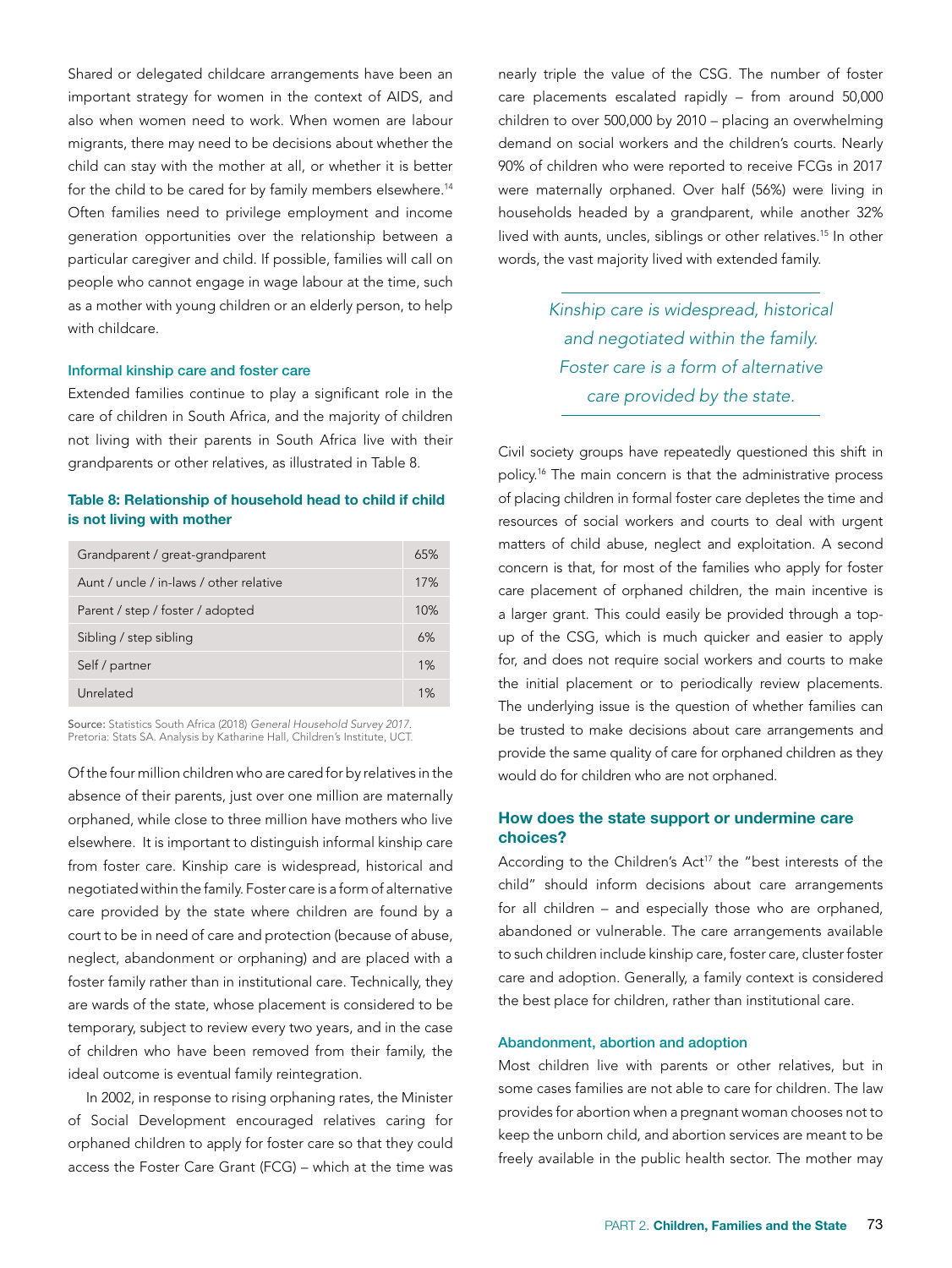also choose to give a child up for adoption. Abandonment is illegal but may be a last resort if a child is unwanted and the family has failed to access either abortion or adoption services.

Research by the National Adoption Coalition of South Africa indicates that child abandonment appears to have declined marginally, with estimates just below 3,000 children per year. Social workers say that it is often impossible to find the parents or family of children abandoned into their care. This highlights the importance of alternative child-care solutions, given that formal adoptions continue to decline with only 1,349 adoptions taking place in the 2016/2017 period.<sup>18</sup>

Research conducted in 2013 found that rather than supporting adoption as a form of alternative care, government officials are actively preventing adoptions from taking place.<sup>19</sup> This starts in state hospitals where the option of adoption is, in most instances, not communicated to women experiencing a crisis pregnancy, and when actively sought, it is often denied to them. State employed nurses, social workers and police officers all voiced cultural concerns around adoption, believing that it is not the role of the state to create families and kinship connections, but rather that of family, ancestors and/or God. The mothers also feared "punishment" for "giving their child away" which could range from personal and familial suffering to long-term infertility.

> *The law provides for abortion when a pregnant woman chooses not to keep the unborn child, and abortion services are meant to be freely available in the public health sector.*

These cultural concerns are compounded by restrictions in legislation. A girl of any age can request an abortion in a state clinic, however, she must be over the age of 18 years to consent for her child to be adopted, ensuring that this becomes a familial decision rather than an individual choice. And despite progressive legislation, health care providers' resistance to abortion has made it difficult for women to access abortion services in practice.20

The Birth and Deaths Registration Act enables social workers to apply for registration of the birth of an abandoned or orphaned child.<sup>21</sup> The law provides that where the details of the parents are available, these should be provided and will be included on the birth certificate.<sup>22</sup> If there is a notice of birth (a document issued by the hospital where the child was born) which makes it apparent that the child is a non-South African citizen (for example, because their parents are recorded on the notice to be citizens of other countries), then the child will be issued with a birth certificate without an ID number<sup>23</sup>

In practice there are cases where Department of Home Affairs officials request social workers to find the parents in order to prove the nationality of the child, before they will register the birth. This is not a legal requirement as the law only stipulates that the parent's details be provided "where available".24 This is often done in cases where Home Affairs suspects that the child is a non-South African citizen. This practice unlawfully discriminates against children based on their assumed nationality (with the risk of racial or ethnic stereotyping if the parents are not known) and results in delays or denial of birth registration for abandoned children. The lack of a birth certificate or an ID number on the certificate affects children's chances of finding permanent family-based care and renders many stateless. The absence of an ID number is also likely to result in a range of exclusions, including from social grants, schools and certain health services.

#### Why and how should the state support caregivers?

Caregiving is essential to sustain human life and development. Care work is physically and emotionally demanding, and it intensifies the economic pressures on the household. Yet, caregivers' efforts go largely unrecognised and unsupported. In this section, we therefore consider the forms of care that caregivers, especially grandmothers and parents, may need and the ways in which the state can provide this support.

## The importance of caregiver support

Caregivers support children's well-being and development by responding to their needs and ensuring that they are safe, stimulated and receive nurturing care. Children who receive care in a consistent, sensitive and responsive manner – who are fed when they're hungry and comforted when they cry – are likely to develop confidence, healthy relational skills and empathy for others. Similarly, by establishing routines, modelling social behaviour, and using positive, non-violent forms of discipline, caregivers promote children's socialemotional development, helping them learn how to plan, focus attention and regulate their own behaviour.25

A mother's capacity to manage early infant care is affected by her mental health. Yet caregivers provide care amidst physical and psychological pressures, including their own, tiredness, stress and anxiety. They may also face poverty and unemployment, social isolation, interpersonal and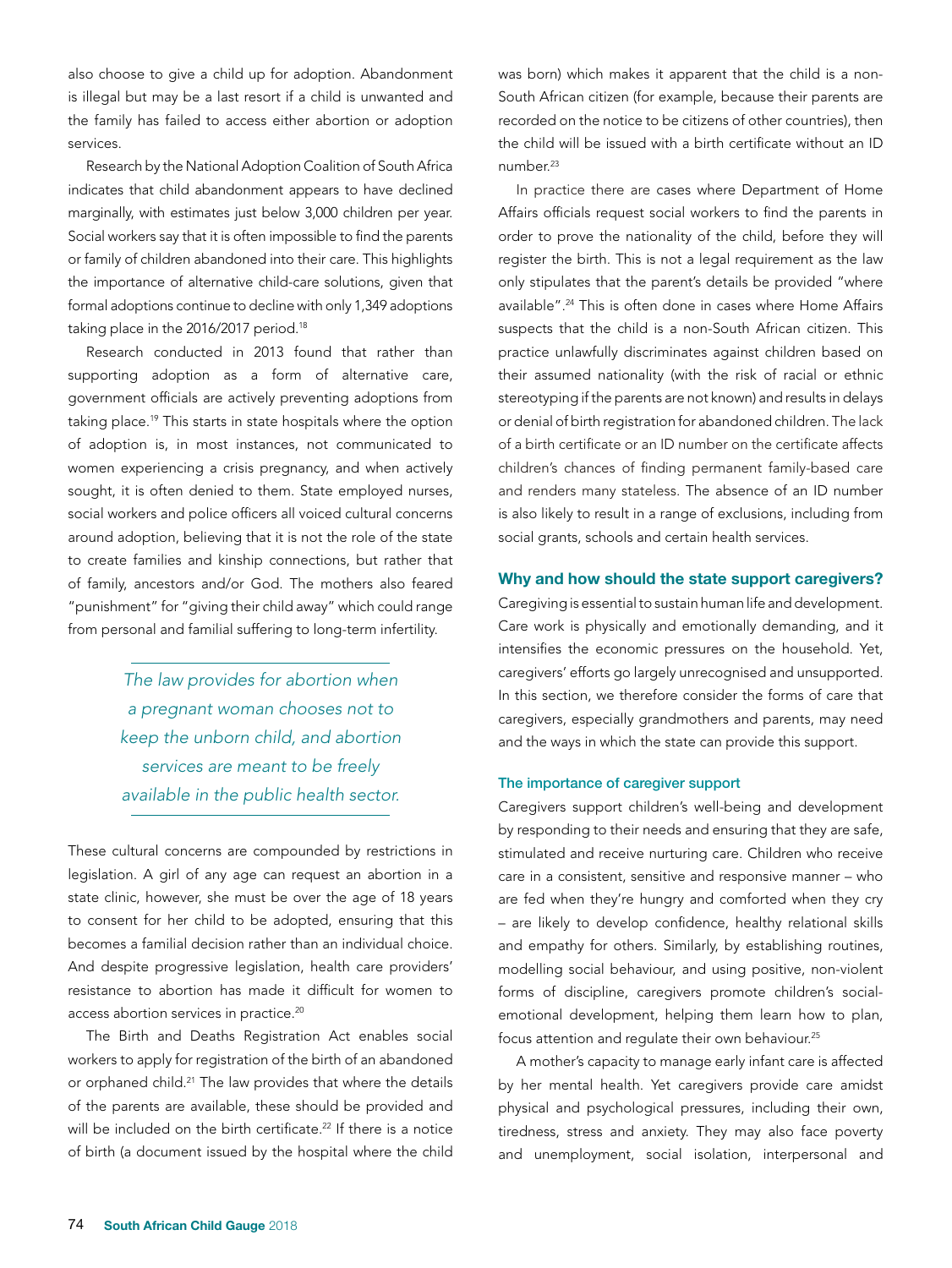#### Table 9: Policies and programmes to support parents and caregivers

| <b>Material support</b>  | Social assistance: 12 million children benefit from the child support grant (CSG), yet an estimated 1.8 million eligible<br>children are not receiving the grant - many infants under one year. For this reason, the National Integrated ECD<br>Policy recommends pre-birth registration for the CSG. In addition the value of the grant remains below the food<br>poverty line and does not cover the costs of a child.<br>Maintenance: Recent amendments aim to strengthen enforcement of maintenance orders.<br>Job creation and skills development: Unemployment remains stubbornly high at 27% and increases to over 52% of<br>youth aged 15 - 24, <sup>26</sup> greater effort is needed to ensure the efficacy and reach of job creation and skills development<br>programmes. <sup>27</sup><br>Birth registration and identity documents: Access to most services depends on birth certificates and identity<br>documents. While birth registration has increased, access remains challenging especially for children living in rural<br>areas. $^{28}$                                                                                                                                                                                                                                                                                                                                                                                                                          |
|--------------------------|------------------------------------------------------------------------------------------------------------------------------------------------------------------------------------------------------------------------------------------------------------------------------------------------------------------------------------------------------------------------------------------------------------------------------------------------------------------------------------------------------------------------------------------------------------------------------------------------------------------------------------------------------------------------------------------------------------------------------------------------------------------------------------------------------------------------------------------------------------------------------------------------------------------------------------------------------------------------------------------------------------------------------------------------------------------------------------------------------------------------------------------------------------------------------------------------------------------------------------------------------------------------------------------------------------------------------------------------------------------------------------------------------------------------------------------------------------------------------------------|
| <b>Child care</b>        | Parental leave: Working mothers are entitled to four months unpaid maternity leave, and the Labour Laws<br>Amendment Bill introduces 10 days of parental leave for the other parent, and 10 weeks leave for adoptive parents.<br>Child care and education services: School attendance is high (97%), but there are very few after-school and holiday<br>programmes, so families need to find ways to care for children and keep them safe when they are not in school. No-<br>fee schools have made basic education affordable from grade R onwards, but early learning programmes are not fully<br>funded, with many ECD centres charging fees. Child-care services for young children, such as day mothers and child<br>minders, are not subsidised at all. Child care is therefore not an option for those who cannot afford to pay.                                                                                                                                                                                                                                                                                                                                                                                                                                                                                                                                                                                                                                                  |
| <b>Parenting support</b> | The National Intergrated ECD Policy <sup>29</sup> provides for: Public information campaigns; the provision of parenting<br>support through the health services - with potential to build on the new Road-to-Health book and Side-by-Side<br>campaign, and the WHO Care for Development module; parenting programmes provide more targeted support,<br>though currently these have limited reach, and greater investment is needed to take these to scale.                                                                                                                                                                                                                                                                                                                                                                                                                                                                                                                                                                                                                                                                                                                                                                                                                                                                                                                                                                                                                               |
| <b>Health care</b>       | Early antenatal and postnatal care: Visits early in pregnancy are important because they provide opportunities for<br>support, screening and referral. Early antenatal visits have increased: 65% of pregnant women attending antenatal<br>clinics had their first visit within the first 20 weeks of pregnancy in 2016/17 <sup>30</sup> - up from 31% in 2005. Postnatal care<br>enables further screening <sup>31</sup> and support, yet it is not always easy for women who have recently given birth to get to<br>health services, and nearly 30% of new mothers do not do so within the recommended six days after birth. <sup>32</sup><br>Risk screening and referral: Maternal depression and anxiety can compromise child care and development -<br>especially during the first 1,000 days. <sup>33</sup> Further risks include substance abuse, violence and adolescent caregiving.<br>While clear systems for risk identification and referral are proposed in the NIECD policy, they have not yet been<br>implemented, and allied health and social services remain limited.<br>Sexual and reproductive health services: Access to quality reproductive health services, including family planning,<br>is an important area of support. Plans to provide discreet access to condoms through schools and incorporating<br>youth friendly services into the Ideal Clinic initiative may help address adolescents' dissatisfaction with public health<br>services. <sup>34</sup> |

community violence, physical and mental health conditions, and poor access to support services. Excessive caregiver stress and adversity can hinder the provision of supportive, responsive care – and may contribute to toxic stress – the chronic or excessive activation of the child's stress response system – that, particularly in the early years, may damage the developing brain and compromise children's physical, cognitive and emotional development.35 Yet the presence of caring and responsive adults can buffer the damaging effects of toxic stress, and enable children to cope with adversity.<sup>36</sup> It is therefore essential that parents and caregivers also receive care and support, starting early in the antenatal period and continuing through to adolescence. This includes:

• Material support: including social assistance, maternity benefits, maintenance, and access to adult education, skills development and work opportunities, and poverty alleviation programmes

- Child-care support and services: including parental leave for those who work, child minders, day mothers, early childhood development play groups and centres, and after-school and holiday programmes
- Parenting support services: including information to help carers promote child development and provide responsive caregiving, positive discipline and healthy family relationships
- Health care: including early antenatal care, identification of mental illness, substance abuse, domestic violence and/or food insecurity, and referral to support services.

#### Examples of state support to caregivers

While there are a number of policies and programmes designed to provide support for caregivers, coverage and quality varies both within and across programmes, as illustrated in Table 9.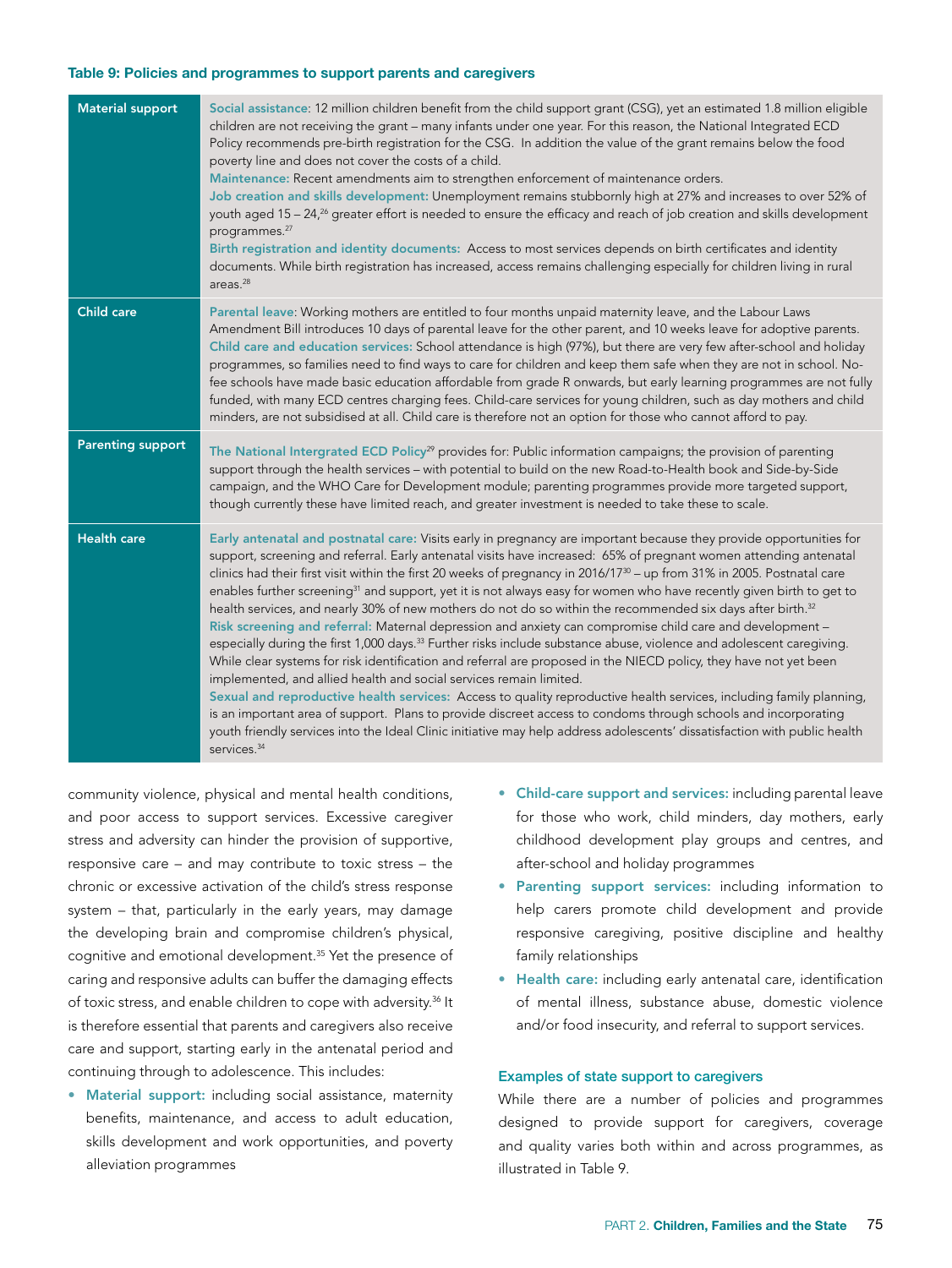Women's presence in the workforce has increased, and alongside this is the growing importance of women's role as contributors to the economy and as financial providers in their own families. But labour participation comes at a cost in an environment where employers do not support the role of women as caregivers of children.

Only mothers can breastfeed but both the state and employers have an important role in supporting working mothers to do so. Breastfeeding is ideal for infants for the

first six months of life, as it boosts immunity, growth and development. It is also good for the mother and promotes bonding. Rates of exclusive breastfeeding in children under six months increased significantly, from 7% in 1998 to 32% in 2016.41 But structural and personal barriers continue to make exclusive breastfeeding difficult. It is a challenge to breastfeed or express milk at work, whether in the informal sector or in contract employment. The Basic Conditions of Employment Act allows for only four months of maternity leave for women

# Box 9: Women informal workers call for quality public child care *Rachel Moussié*

The complex relationship between children, families and the state cannot be fully understood without also considering women's working conditions. In many lowincome households, women are both primary care providers and income earners. Their working conditions affect the time and resources they have to care for children living in their homes. Across sub-Saharan Africa, more women than men find employment in the informal economy.37 In South Africa, informal employment makes up 29 and 23% of female and male urban employment respectively.38 For instance, of the 530,000 street traders recorded in the South African Quarterly Labour Force Survey (Second Quarter, 2010), 70% were women.<sup>39</sup>

Conditions of work in the informal economy are characterised by low earnings, limited or no access to social security benefits, and insecure employment. In South Africa, women informal workers with young children do not have access to maternity benefits and their earnings may be too low to pay for child-care services, even when supplemented by a Child Support Grant. Women often choose more flexible work or reduced working hours leading to lower earnings so that they have time to look after their children.

In focus group discussions conducted by Women in Informal Employment: Globalizing and Organizing (WIEGO) in 2016, women street traders in Durban's Warwick Junction Market said that they were unable to sell their goods when it was too hot, rainy or windy as they did not want to expose their young children to the bad weather. This meant that they would lose out on a day's earnings.40 Women traders were also concerned that the market, located at the intersection of busy city roads, is not a safe space for children. Some traders relied on family members – mothers, aunts and sisters – for child

care, but this often came with the expectation of financial support and was an additional burden of care, particularly for ageing grandparents.

The traders also used informal child-care centres though they complained that they found that their children were neglected, there were too few child-care workers to provide quality care, and the costs were high. Costs became even higher when the centres were not designed to cater for the needs of working people. For example, if centres opened after work started, workers would have to pay someone to look after their child until the centre opened, as well as for transport if the centre was located far from home.

Calls for quality public child-care services by women informal workers is changing the way the state, including local municipalities, considers women's role in care provision and as workers. Rather than assuming families and kinship networks can take on child care while women work, the state must see that it has a role to play in the provision of child care, and not just in the regulation of private child-care centres.

In 2017, WIEGO launched a global campaign for public child care based on demands emerging from women informal workers in Brazil, Ghana, India, South Africa and Thailand. In Warwick Junction market, informal organisations are negotiating with the municipality for space to set up child-care centres for traders. These efforts delineate new spaces for collaboration and contestation around child care between women, workers organisations and the state.

For more information on the campaign and to see the demands signed by informal workers organisations and global trade union federations go to: *http://www.wiego. org/wiego/wiego-child-care-campaign*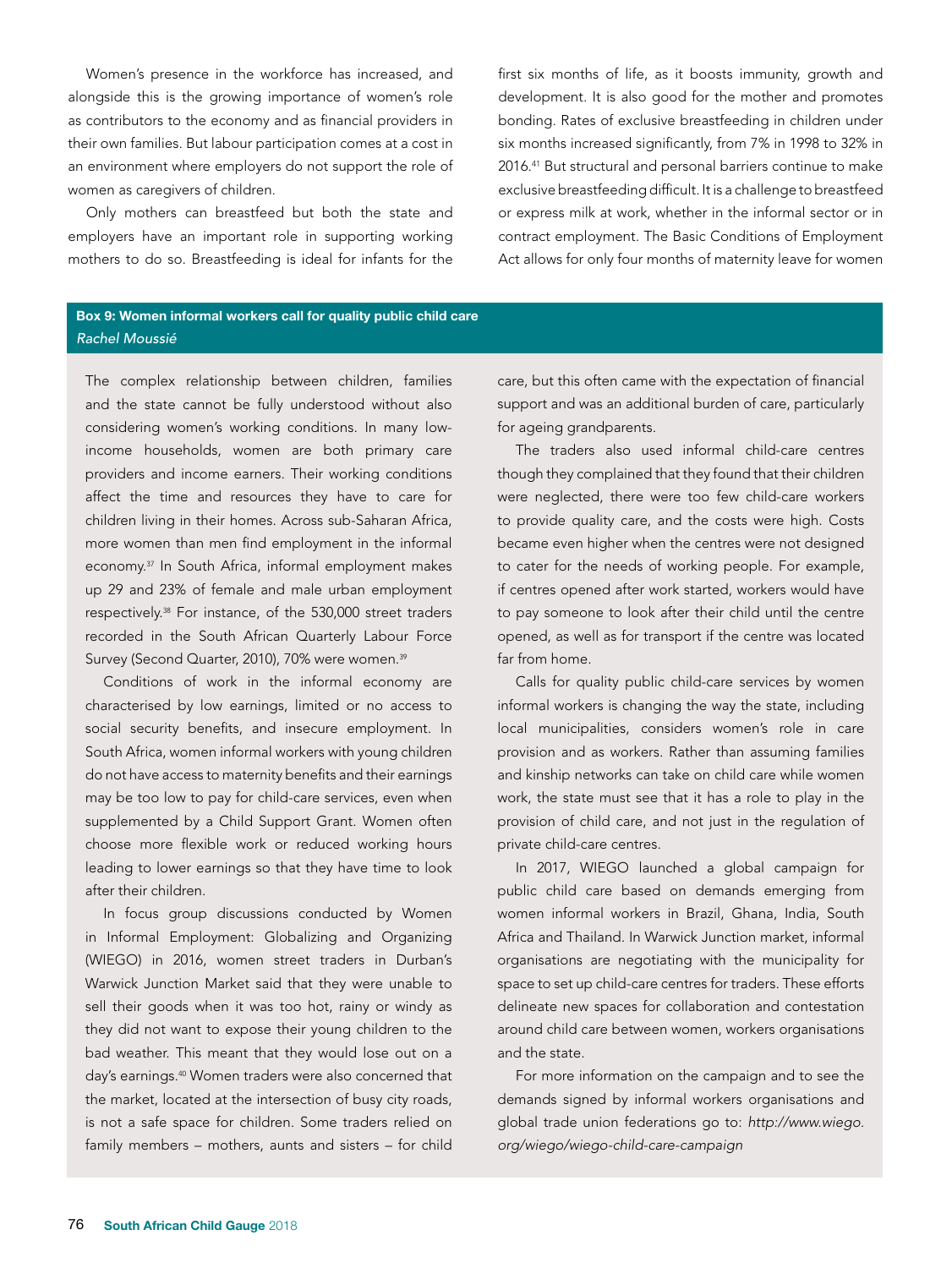in formal employment, whereas the guidelines recommend six months of exclusive breastfeeding. The same Act allows women two breaks a day to express milk, but this provision is not widely known or implemented. In addition, the absence of private and clean spaces in which to express milk at work makes it extremely difficult for working women to sustain exclusive breastfeeding.

> *A mother's capacity to manage early infant care is affected by her mental health. Yet caregivers provide care amidst physical and psychological pressures. It is therefore essential that caregivers also receive care and support.*

Lack of awareness may also prevent exclusive breastfeeding. Evidence from a study in Soweto found that the health workers at community clinics frequently understood the advice about exclusive breastfeeding to be an HIV preventive strategy only, and so gave little attention to women who were HIV negative.<sup>42</sup> It is important that service providers in the civil service are properly informed so that they in turn can advise and support mothers appropriately.

Accessing safe, quality childcare can be difficult for mothers and other caregivers who also need to work, and particularly so for those who do not earn enough to pay for child-care services. Even low-cost and unregulated child-care services may be unaffordable, and the cost and time of travel may be prohibitive if the caregiver also needs to get to work. Here again, the state and employers have roles. Some employers provide free or subsidised crèche facilities or nursery schools for the children of their staff in recognition that this improves productivity, advances gender equality in the workplace and contributes to the well-being of employees and their children. But the provision of childcare is not required by law and very few employers offer it.

Different approaches to child care at work include:

- an on- or off-site company child-care centre
- a facility in the community which is linked to the workplace
- financial support (e.g. child-care vouchers, funds or subsidies)
- advice and referral services to help employees find childcare facilities and support.

In addition, employers can make childcare easier by:

- allowing flexi-time so employees can come and go at more convenient hours for childcare.
- $\bullet$  allowing work-from-home options.<sup>43</sup>

The South African government has developed guidelines for the establishment of child-care facilities for its own employees in the public service.<sup>44</sup> The quidelines give a detailed rationale and a step-by-step overview of the procedures to be followed when establishing child-care facilities, and note that the costs of developing and running these facilities would be borne by the relevant department.

For women who work in the informal sector, the challenges are even greater, as described in Box 9:

#### On-the-ground and responsive services

Responsive services are necessary to provide support to caregivers as and when needed – for example, during periods of unemployment or teenage pregnancy – and to respond to the changing needs of families over time. Support needs to be provided in ways that promote caregivers' ability to cope with stress and strengthen their support networks.

Caregivers and children often experience multiple and linked forms of deprivation and adversity. For example, depression in pregnant women is associated with food insecurity.45 It is therefore important to strengthen referral systems to ensure a smooth and seamless transition between different services, and to respond to families' complex and changing needs. A number of programmes have been developed to link social services and income support – and two are illustrated by the Isibindi and Sihleng'imizi case studies on pages 78 and 79.

The Isibindi intervention is designed as a communitybased intervention that can be scaled up and replicated across the country. Almost 300 Isibindi projects serve over 100,000 children. At the same time as providing a child protection response, which includes both practical assistance and therapeutic elements to support children and families, the design of the Isibindi model aims to develop the child and youth care workforce. The Sihleng'imizi programme implemented by the City of Johannesburg links cash transfers (though the CSG) with a programme to support better care in families, as a protective measure for children. It also has the potential to strengthen welfare services in South Africa which are currently poorly funded, largely based in urban areas, and primarily treatment-focused.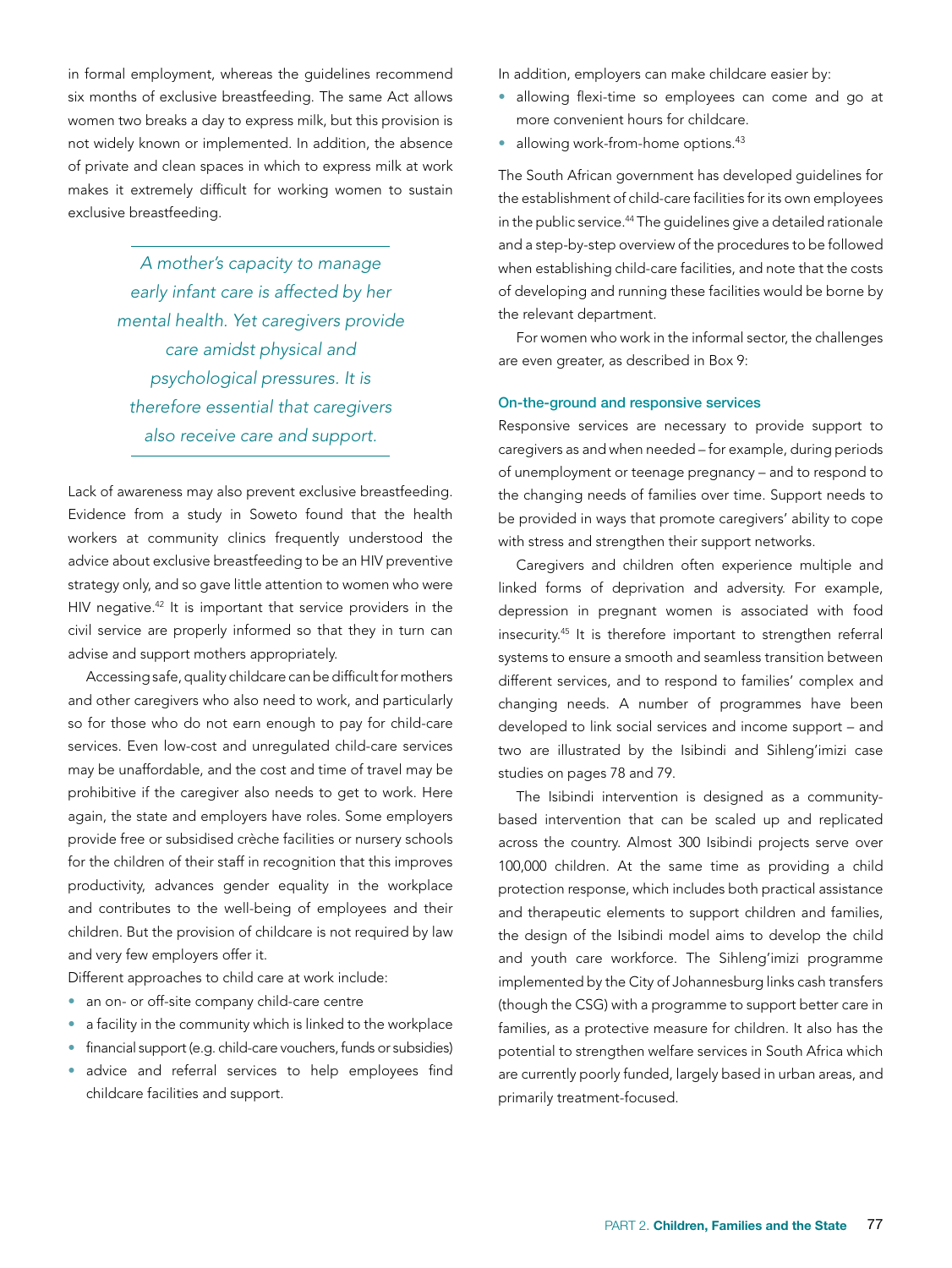Isibindi is a community-based intervention developed by the National Association of Childcare Workers (NACCW) to provide prevention and early intervention care for children in poor communities. Child and youth care workers (CYCWs) are recruited from the communities in which they work, receive training in an accredited qualification, and deliver services under the supervision and guidance of mentors. Isibindi therefore not only provides services to children, but also provides training and creates jobs in poor communities.

CYCWs use a strength-based approach and work with families to improve areas that need attention, such as domestic violence, abuse of money and alcohol, poor communication and parenting skills.

By working in the "life space" of the child, CYCWs visit families and children in their homes, helping with household chores and educating the family about general hygiene, gardening, health and nutrition. They cook together with children, teach basic life skills and use ordinary human interaction as a context and means to go beyond basic care and meet the emotional needs of children. They draw up an individual development plan for each child as well as a family development plan to promote the family's resilience.

CYCWs also help families access other services helping families apply for identity documents, birth certificates and social grants, engaging with schools to facilitate school admission and fee exemption, referring family members for HIV counselling and testing and other health services, helping families access food parcels, seeds and skills for food gardens, and referring child protection cases to social workers. CYCWs also work in multi-disciplinary teams with other professionals helping to address more difficult cases. In these ways CYCWs help bridge the knowledge and information gaps within communities and strengthen linkages between services.



#### Figure 7: Isibindi: Core for conceptual coherence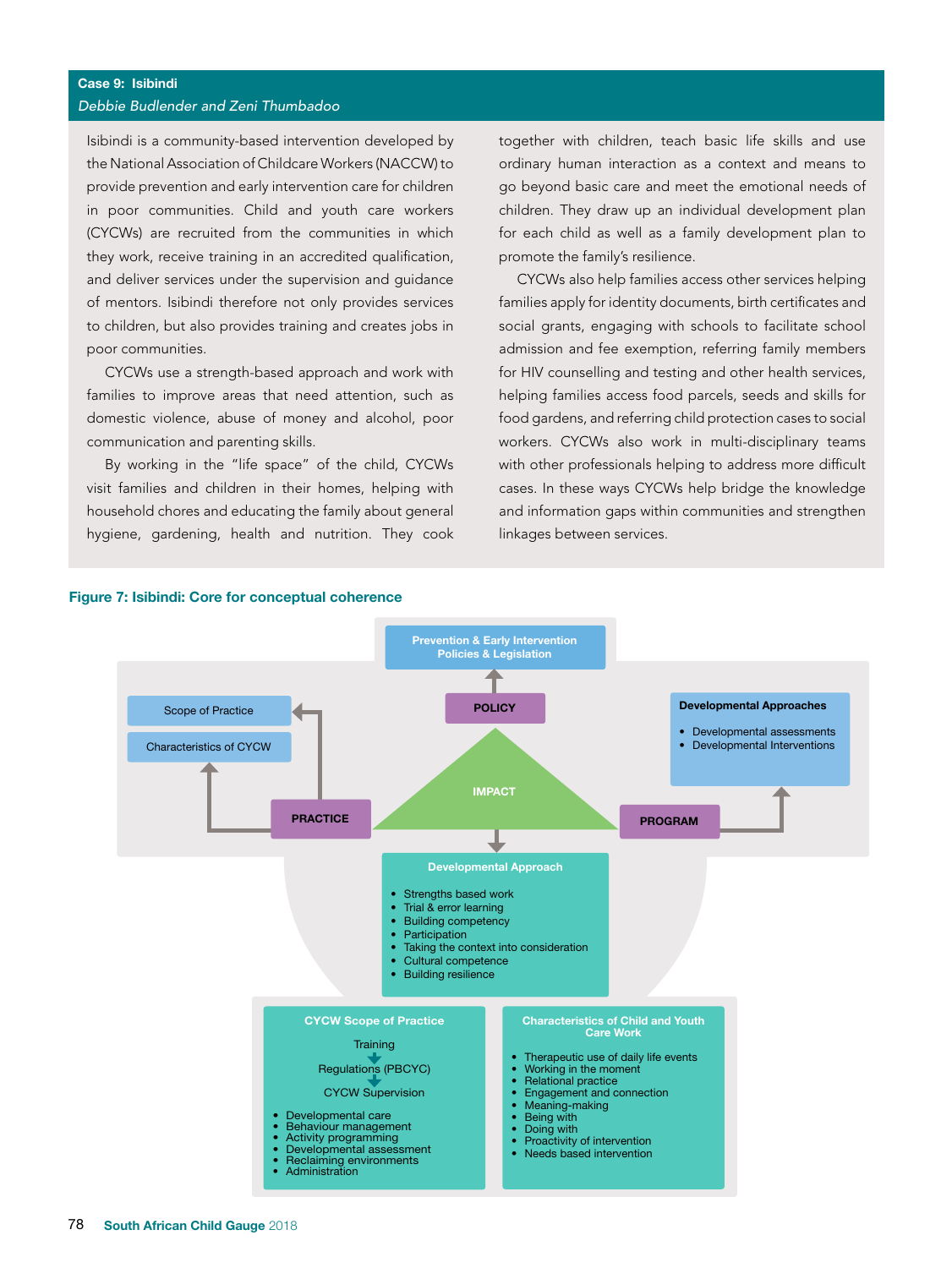Sihleng'imizi (we care for children) aims to build family strengths and prevent social problems associated with income poverty. It recognises that families living in difficult circumstances may need more than just the Child Support Grant (CSG) to ensure child well-being. Sihleng'imizi is designed to strengthen families and the care they already provide to children, based on research that demonstrates how a warm and caring family environment,<sup>46</sup> social and community supports, and access to responsive services, all have an important protective effect for disadvantaged children.

The 14-week group-based programme is facilitated by trained social workers and supported by qualified ECD workers. Families who receive a CSG for a child in grade R or grade 1 are randomly selected via primary schools. Weekly groups sessions are fun and participatory focusing on social education and skills development in areas that can have a substantive effect on a child's well-being, such as nutrition and child health; cognitive and educational development; caregiver stress; family communication;

Comparing the two programmes, Isibindi is an established programme that has been designed, tested and is currently being taken to scale. The Child and Youth Care workforce has been recognized by the Council of Social Services Professionals and the model addresses many priorities set out in the National Development Plan. The Sihleng'imizi programme is relatively new. It demonstrates an alternative approach to linking cash and care. Both programmes are focused on supporting the child in the context of the family or, in the terminology used by Isibindi, "in the life space of the child". Both programmes have already proven to deliver good results for children including improved learning outcomes, youth development, food security, dietary diversity and reduced levels of violence and abuse.

# Conclusion

Care is negotiated within families, between families and between families and the state. Care is also highly gendered

management of behavioural problems and alternative forms of discipline; social relations and access to community resources. Between sessions, families try out new skills and meet each other to offer social support.

Following an initial pilot study, advanced testing and evaluation was conducted in 2017 in 10 of most deprived wards in Johannesburg, using the city's social workers and infrastructure, and results will be released in late 2018.

A programme of this nature is time- and labourintensive, but the 2017 pilot demonstrates that it is possible to integrate Sihleng'imizi into municipal social work services. While trade-offs have to be made in relation to time and resources, this intervention has the potential to reduce demand for therapeutic services. As municipal social workers do not undertake statutory work, the programme would not erode resources for those with acute child protection needs. Scale-up will require an organisational mandate and political will from local government to enable a shift from the current focus on treatment to preventive and promotive services.

and women, more than men, are expected to provide care. When families make decisions about who will provide care, factors such as the quality of relationships between carer and the recipient of care, potential educational and work opportunities, the health and well-being of the carer and the reproductive aspirations of female kin are important considerations. Decisions about who provides care are often weighed up against social and economic factors in the interests of household survival.

Government agencies and service providers need to recognise that child-care arrangements are family strategies. Furthermore, caring for children is demanding and can be stressful, particularly when carers are also coping with other stressors such as poverty, violence and mental illness. Carers therefore need to be given support and such support programmes need to be attuned and respond in coordinated ways to the varied needs of caregivers.

Grateful thanks to Lizette Berry, Children's Institute, UCT, for her contribution.